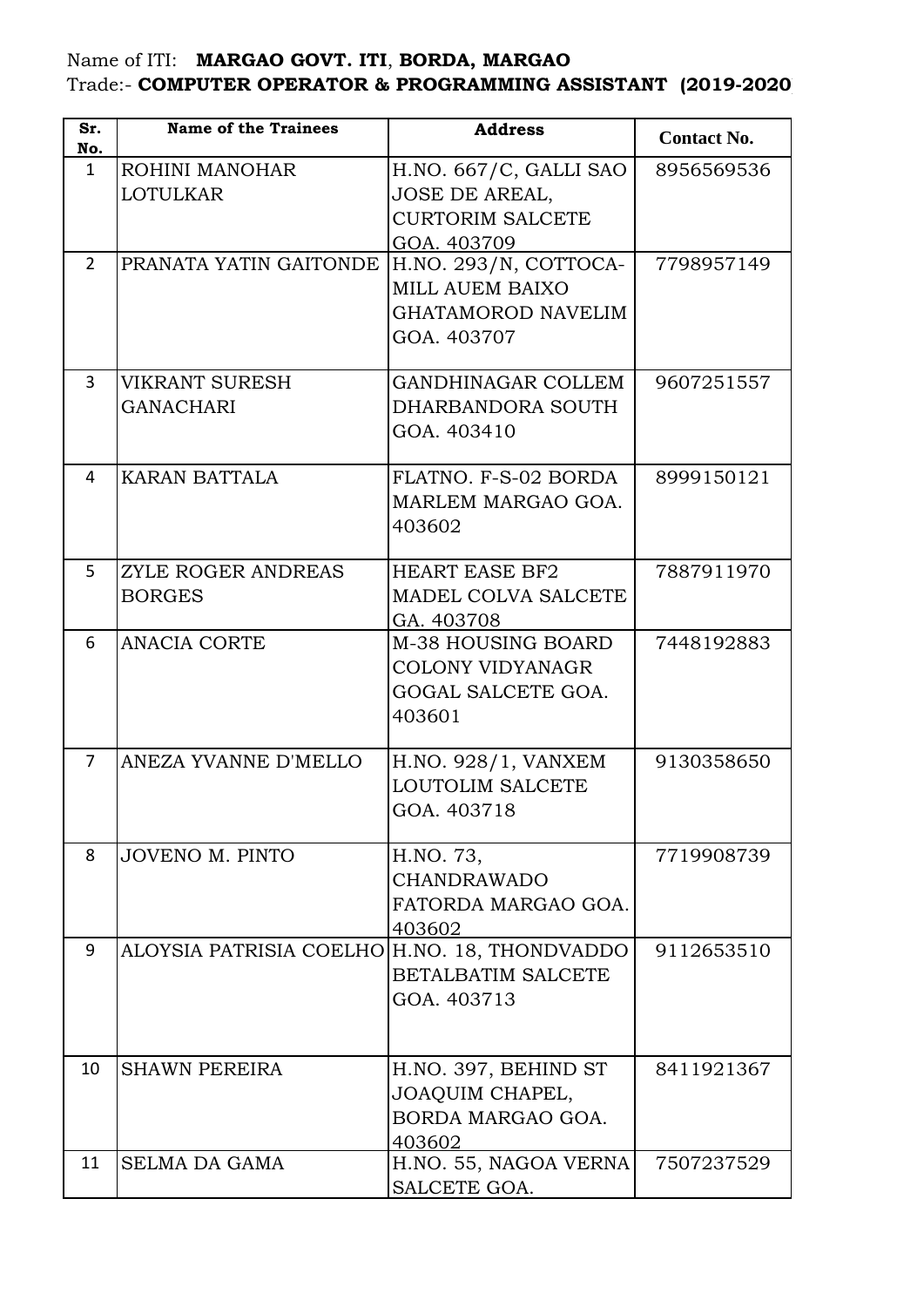| 12 | HEENA KOPPAL                            | H.NO. 26802,<br>PANCHBHAT CURTORIM                                                              | 9309599875 |
|----|-----------------------------------------|-------------------------------------------------------------------------------------------------|------------|
|    |                                         | SALCETE GOA. 403709                                                                             |            |
| 13 | ABHISHEK ANIL DANGUI                    | H.NO. 124, MARDICOTTO<br>CUNCLIM SALCETE GOA.<br>403703                                         | 9673010327 |
| 14 | <b>MARK COLACO</b>                      | H.NO. 45, RASSAIM<br>LOUTOLIM SALCETE<br>GOA. 403718                                            | 8407969582 |
| 15 | AMIT DAMODAR INGALE                     | <b>NEAR SAI BABA TEMPLE</b><br>AQUEM ALTO MARGAO<br>GOA. 403601                                 | 9309737206 |
| 16 | <b>ASHTON PEIXOTO</b>                   | H.NO. 226, NIAMORROD<br><b>GUIRDOLIM CHANDOR</b><br>SALCETE GOA. 403714                         | 7721007641 |
| 17 | <b>ROMAN BATISTA</b>                    | H.NO. 1092, ST XAVIER<br>RAIA SALCETE GOA.<br>403720                                            | 7507646546 |
| 18 | RICHA SHAILESH<br><b>MAYENKAR</b>       | H.NO. 713, GOGOL<br><b>HOUSING BOARD</b><br><b>MARGAO GOA. 403601</b>                           | 8669206843 |
| 19 | <b>SUHANA MUKTAR SHAIKH</b>             | H.NO. 76, AQUEM ALTO<br>MARGAO SALCETE GOA.<br>403601                                           | 8806876786 |
| 20 | TANVI RAMCHANDRA NAIK                   | FF1 3/3850 MOONLIGHT<br>APPT. FATORDA<br>SALCETE GOA.                                           | 8975404855 |
| 21 | <b>ANKITA ULHAS</b><br><b>KOTHARKAR</b> | H.NO. 553/A, MENEZES<br><b>BHAT ST. JOSE DE</b><br><b>AREAL CURTORIM</b><br>SALCETE GOA. 403709 | 7030762556 |
| 22 | RAJIYA BEGUM IMAAMSAB<br><b>MULLA</b>   | H.NO. 127, NAVELIM<br>TELAULIM SALCETE<br>GOA.                                                  | 9765329586 |
| 23 | SHAHITA HAJIM KANKAL                    | H.NO. 96, MOTTI<br><b>DONGOR MARGAO</b><br>SALCETE GOA. 403601                                  | 8766730485 |
| 24 | TEJASVI ATCHUT GAUNS                    | H.NO. 221 DAGOALI<br><b>CURTORIM SALCETE</b><br>GOA. 403709                                     | 9130619103 |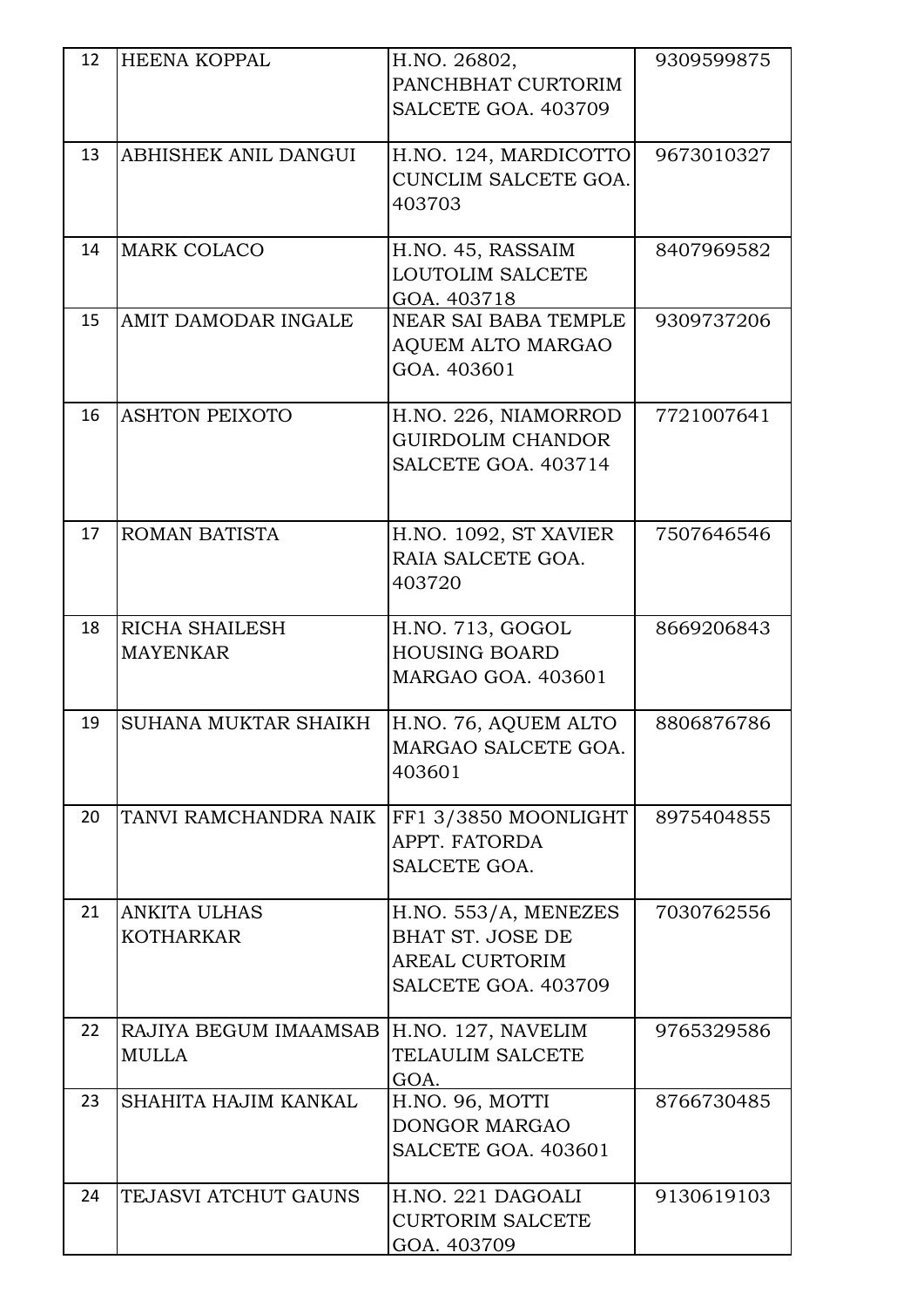| 25 | YASMIN SHAIKH                          | H.NO. 798 GOGOL<br><b>HUSING BOARD</b><br>MARGAO GOA.                                       | 8605245078 |
|----|----------------------------------------|---------------------------------------------------------------------------------------------|------------|
| 26 | PRIYANKA PRADEEP NAIDU                 | H.NO. 306 AQUEM ALTO<br>MARGAO SALCETE GOA.<br>403601                                       | 9022718809 |
| 27 | <b>ALISHA VAZ</b>                      | H.NO. 723, GOGOL<br><b>MARGAO GOA. 403601</b>                                               | 9075113516 |
| 28 | <b>GHOSIA SHAIKH</b>                   | H.NO. 81/3 THIRD PALI<br>DICARPALI DAVORLIM<br>SALCETE GOA.                                 | 9763072216 |
| 29 | SMITAL HARISHCHANDRA<br><b>GHADI</b>   | PLT NO. 4 BEHIND DON<br><b>BOSCO FATORDA</b><br><b>MARGAO GOA. 403602</b>                   | 9975112266 |
| 30 | VALENCIO DIAGO<br><b>FERNANDES</b>     | H.NO. 132 RASSAIM<br>LOUTOLIM SALCETE<br>GOA. 403718                                        | 9850702633 |
| 31 | <b>RAJAL BABUSO NAIK</b>               | H.NO. 713/1, KARAI<br>SHIRODA PONDA GOA.<br>403103                                          | 9370795913 |
| 32 | RAMDAS RUDARAPPA<br><b>HURULIKUPPI</b> | H.NO. B-8, NEAR POWER<br><b>HOUSE AQUEM</b><br><b>MARGAO GOA. 403601</b>                    | 7875300182 |
| 33 | SHREYASH R. RANE                       | 2ND WARD COLVA<br>SALCETE GOA. 403708                                                       | 9822759434 |
| 34 | SHYAMLI T.P.                           | SUVIDYA CO-OPERATIVE<br>HOUSING SOCIETY LTD,<br>AGALLI, P.O. FATORDA<br>MARGAO GOA. 403602. | 9096447103 |
| 35 | SANTOSH BALA MAINKAR                   | H.NO. 50, MORLIN<br>BAGWADI SATTARI GOA.<br>403505                                          | 9130851079 |
| 36 | MELBOURN CORREIRA                      | H.NO. 63 OZORIO<br>VADDO CANSAULIM<br>SALCETE GOA. 403712                                   | 7350947419 |
| 37 | MECKLITO D'COSTA                       | H.NO. 93 VERNA<br><b>SODOVIM SALCETE</b><br>GOA. 403722                                     | 7083038610 |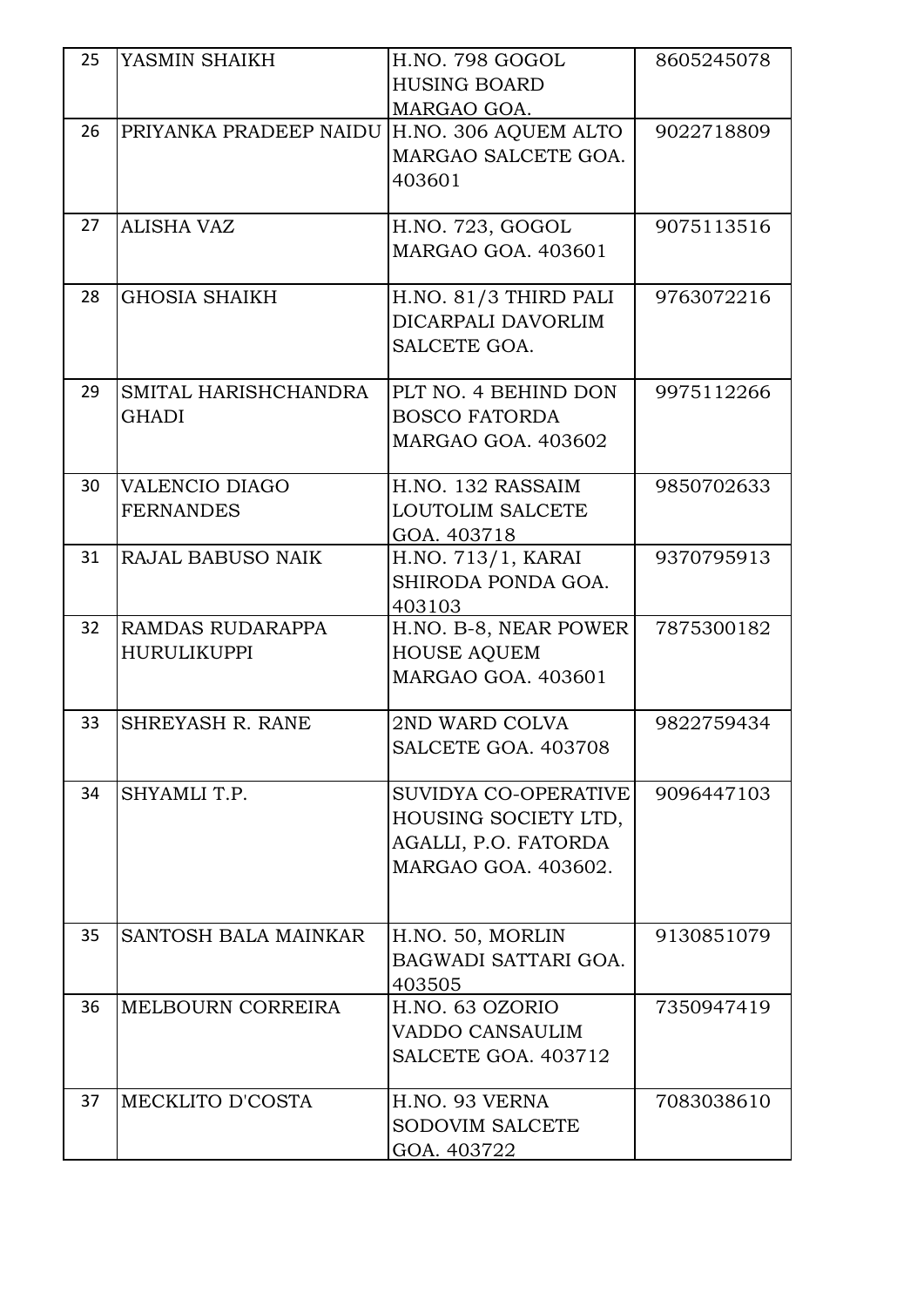$\overline{\phantom{a}}$